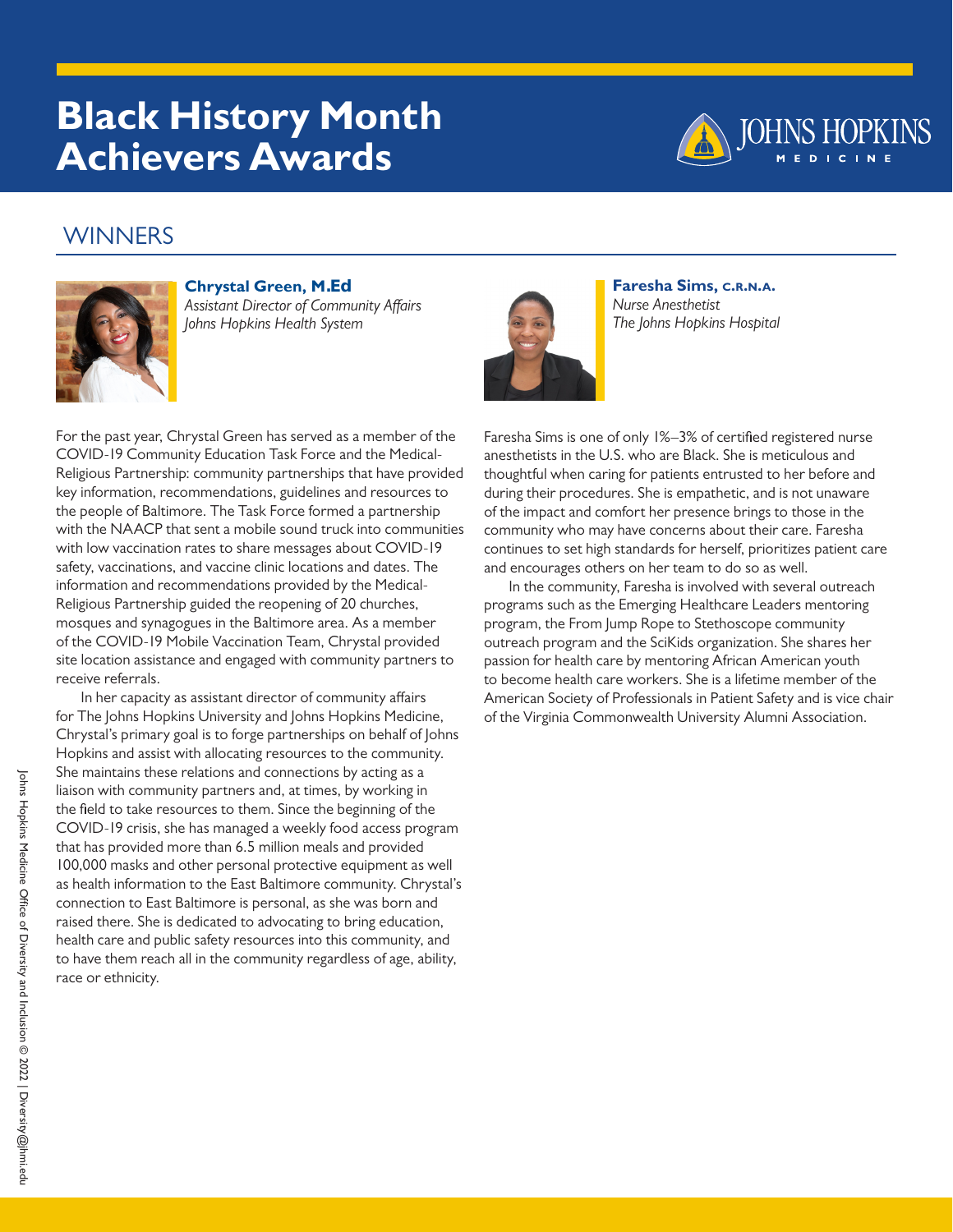# **Black History Month Achievers Awards**





**LaToya Mobley, l.c.s.w.-c.** *Pediatric Clinical Social Worker The Johns Hopkins Hospital*



**Olukayode Hugh Fatodu, r.ph., m.b.a.** *Associate Vice President, Pharmacy Johns Hopkins HealthCare*

In her role as a pediatric social worker, Latoya Mobley's work focuses on mitigating racial disparities in medical care and treatment for African American patients and families. She does this through her advocacy efforts and by supporting people as they navigate the complexities of the health care system. She focuses on keeping social determinants of health at the forefront of health care planning and decision-making for patients and their families. LaToya has participated in two rounds of the Pediatric Integrated Care Collaborative to focus on trauma-informed care in urban communities as well as to address racial justice and trauma in pediatric health settings. She focuses her work in diversity and inclusion on addressing microaggressions and unconscious bias that is sometimes hidden in everyday practices.

In her volunteer work in the community, LaToya supervises and mentors graduate level social work students, teaching them about patients, families and social determinants of health in Baltimore. She is a founding member of the Sistahchicks One Heart Foundation, which spearheads local drives and organizes events for marginalized populations, and she's partnered with other local organizations to support community soup kitchens. LaToya is involved with the spirit campaign at the Harriet Lane primary and subspecialty care clinics at The Johns Hopkins Hospital. Over the past eight years, in partnership with Johns Hopkins' Community Connections program, this group has worked to ensure that children and families with limited resources are provided with gifts during the holiday season. To expand her outreach in the community, LaToya actively explores and forms relationships with local community organizations.

A registered pharmacist, Olukayode Hugh Fatodu successfully leads a team that provides pharmacy services to Johns Hopkins HealthCare health plan members. "He seeks and values input from colleagues, staff and members. He is sensitive to their needs, and inclusive when developing strategies for clinical initiatives or while addressing challenges in a complex profession in a constant state of change," says Marketa Wills, chief diversity officer, Johns Hopkins HealthCare. Maintaining a keen understanding of pharmaceutical processes and drug properties, Hugh uses that knowledge to improve the health care and health outcomes of underserved communities.

Hugh has co-authored and published several articles in which research has identified disparities not only among African Americans but also in underserved communities. His areas of focus have included Medicaid recipients, diabetes, hypertension and affordability. Through these publications, Hugh remains committed to research and discovery and improving health care and health outcomes. He is an active member of his church, impacting the community through his kindness and generosity. He also encourages and leads his team in participating in volunteering opportunities and activities.